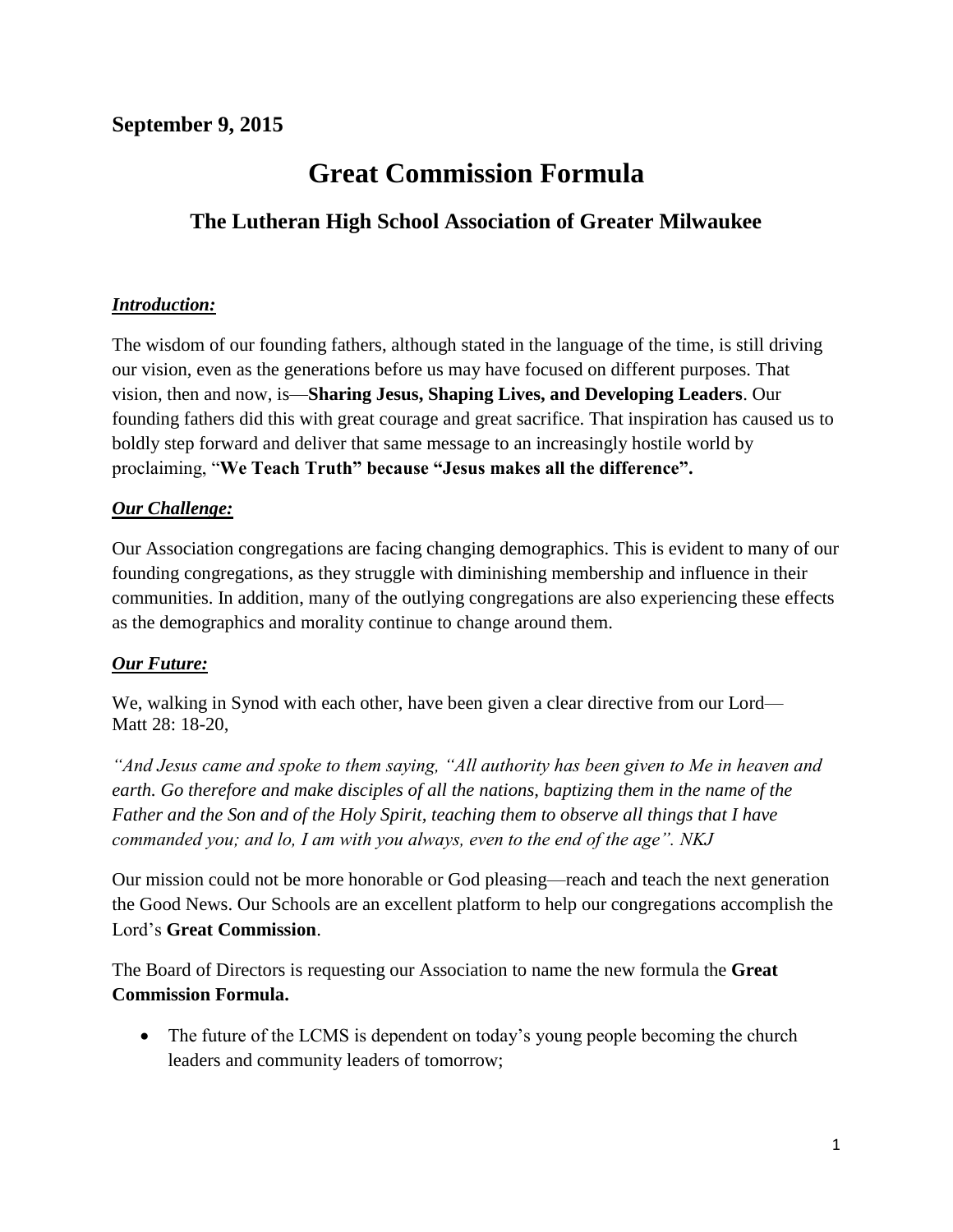- The Christian education of our youth should be one of the most important missions of a Lutheran congregation and is a critical step to discipling;
- God is bringing the unchurched to us. Approximately 21 percent of our student population is un-churched or has no church affiliation.

#### **The Great Commission Formula**

The foundation of the Great Commission Formula is to "*Go and make disciples of all the nations, baptizing them in the name of the Father and the Son and of the Holy Spirit, teaching them to observe all things that I have commanded you*. Congregations will use the high schools to "teach and disciple"—not just educate—while working together with the LHSAGM to integrate these unchurched families into the church's community. The LHSAGM becomes a part of each congregation's outreach and mission.

#### **The LHSAGM will walk with its member congregations as follows:**

- o The LHSA commits to providing superior education through "We teach Truth" because "Jesus makes all the difference" with proactive curriculum that focuses on purpose, values, and the internalization of faith.
- o The LHSA will continue to model sound stewardship and will operate under a balanced budget.
- o The LHSA will, regularly, train LHSAGM teachers and staff to recognize and consistently guard against Spiritual warfare as found in Ephesians 6:10-20 (Full Armor of God).
- o The LHSA will report, regularly, on the mission outreach that the LHSAGM is doing.
- o The LHSA will provide materials for Lutheran High Sundays: bulletin inserts; choir or band, if available; and preaching, if available.
- o The LHSA will send out scholarship / mission commitment reminders to the congregations.
- o The LHSA will use the money, given by the Association Churches, to provide a scholarship to their member students, provided the churches are current in their mission dollar giving. The scholarship amount will be determined by the board and delegates in the yearly budget.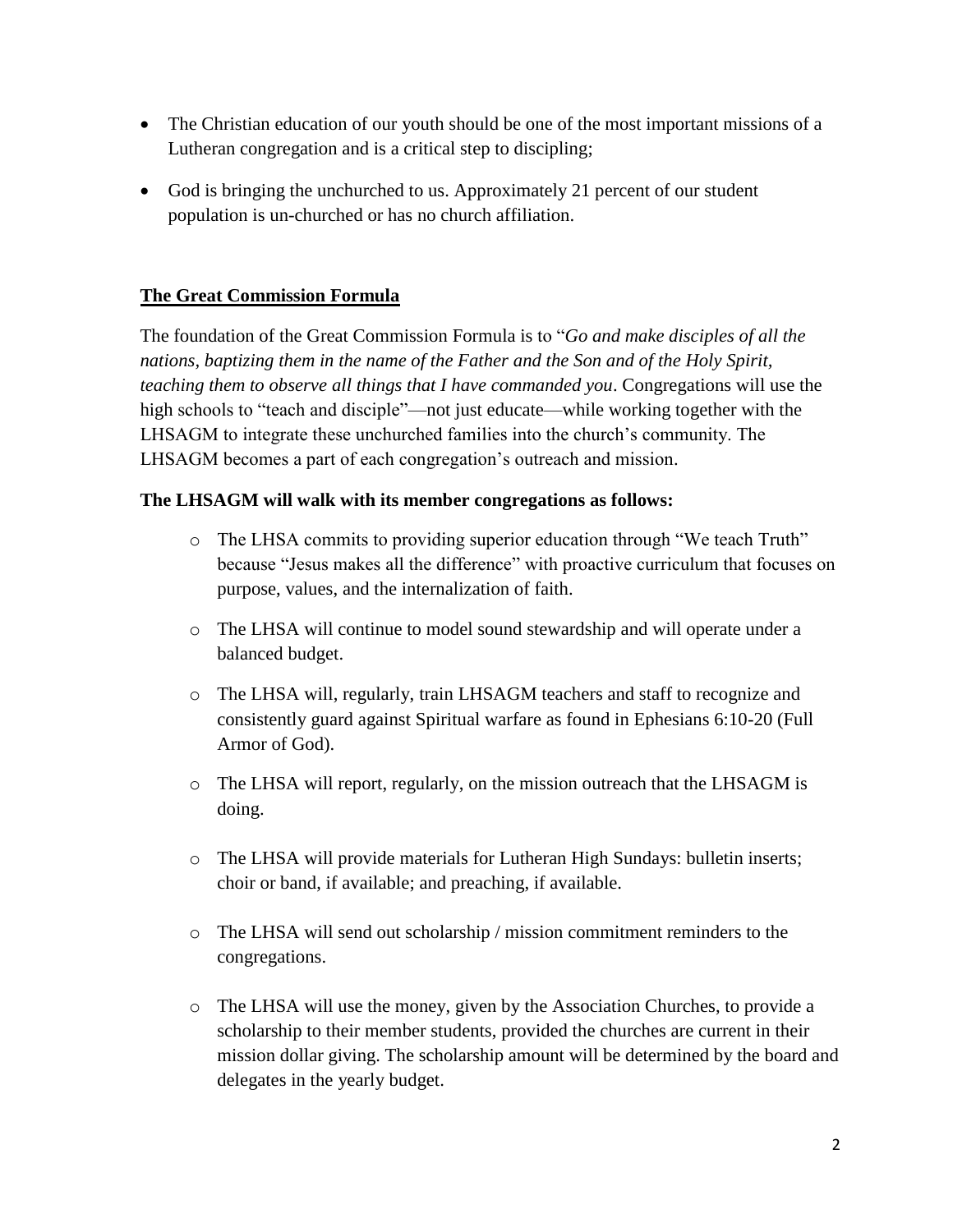#### **The member congregations will walk with the LHSAGM as follows:**

- o Congregations would view the High Schools as an important mission and consider supporting the LHSAGM in their mission budgets.
- o Congregations will be encouraged to hold annual meetings with parents of children, from infant through high school age, to encourage them to participate in a Lutheran elementary and LHSAGM high school, even if the congregation does not have an elementary school.
- o Congregations will be encouraged to hold, a minimum of once a year, meetings for parents and grandparents with Thrivent or LCEF underwriters, to discuss a "student tuition savings plan" that will assist with student tuition in the future.
- o Congregations will hold a minimum of one Lutheran High School/Lutheran school Sunday per year.
- o Congregations will commit to providing the Association with mission dollars equivalent to \$33.25 per baptized member.
- o Congregations will invite an LHSAGM representative to report, to the governing councils of the congregation, how their joint mission and ministry of the schools is proceeding each year.

Congregations are able to maintain their Association voting rights by providing mission support dollars equivalent to a minimum of \$33.25 per Baptized member.

#### **Governance**

The governance of the association will stay the same with the current member congregations, in good standing, continuing as the voting body.

Association voting members will commit to supplying a minimum of \$33.25 per baptized member.